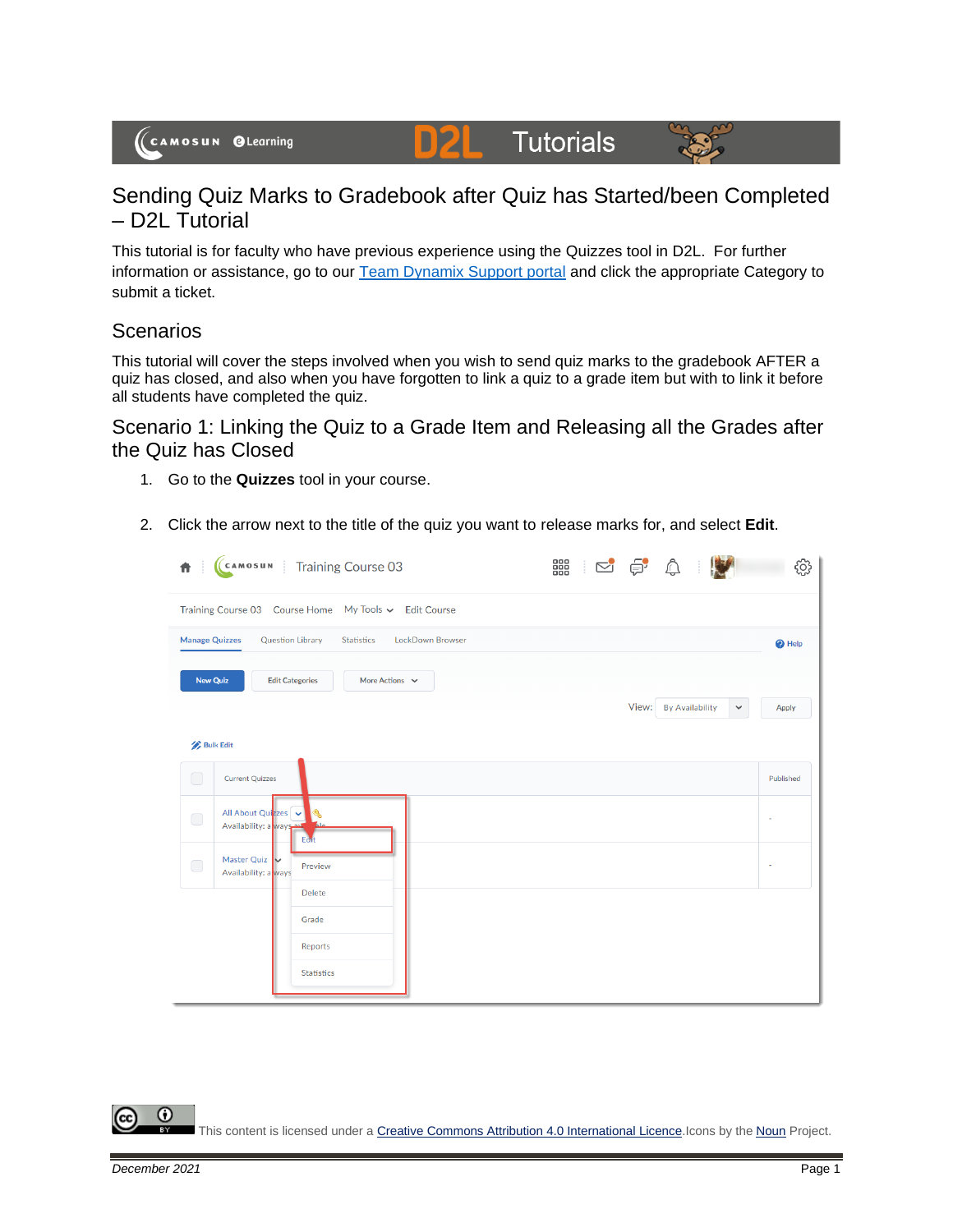3. In the **Assessment** tab, click the **Grade Item** drop-down menu, and select the grade item you wish the quiz to connect to (this assumes you have already set up your gradebook in D2L).

| Properties                                                | <b>Restrictions</b>                                                 | <b>Assessment</b>     | Objectives | <b>Submission Views</b> | <b>Reports Setup</b> |
|-----------------------------------------------------------|---------------------------------------------------------------------|-----------------------|------------|-------------------------|----------------------|
| Assessment                                                |                                                                     |                       |            |                         |                      |
| <b>Automatic Grade</b>                                    | Allow attempt to be set as aded immediately upon completion $\odot$ |                       |            |                         |                      |
| <b>Grade Item</b><br>Quiz 1<br>$\checkmark$<br>None       | d grade item] @                                                     |                       |            |                         |                      |
| Quizzes<br>Quiz 1                                         | atid export to grades                                               | $\boldsymbol{\Omega}$ |            |                         |                      |
| <b>Student View Preview</b><br>$\bigcirc$ 3/3-100% $\vee$ |                                                                     |                       |            |                         |                      |
| <b>Rubrics</b><br><b>Add Rubric</b>                       |                                                                     |                       |            |                         |                      |
| No rubrics selected.<br>[Create Rubric in New Window]     |                                                                     |                       |            |                         |                      |
| <b>Save and Close</b>                                     | Save                                                                | Cancel                |            |                         |                      |

4. Make sure **Automatic Grade** and **Auto Export to Grades** are DE-SELECTED (no arrows in their boxes). Click **Save and Close.**

| Properties                                                  | Restrictions                     | <b>Assessment</b>                                             | Objectives | <b>Submission Views</b> | <b>Reports Setup</b> |
|-------------------------------------------------------------|----------------------------------|---------------------------------------------------------------|------------|-------------------------|----------------------|
| <b>Assess</b> <i><b>nent</b></i>                            |                                  |                                                               |            |                         |                      |
| Auto <sup>lo</sup> dc Grade                                 |                                  | Allow attempt to be set as graded immediately upon completion | $\odot$    |                         |                      |
| <b>Grade Item</b><br>Quiz 1<br>$\checkmark$                 | [add grade item]                 |                                                               |            |                         |                      |
| <b>Auto Export to</b><br>$1$                                | Allow automatic export to grades | $\odot$                                                       |            |                         |                      |
| <b>Student View Preview</b><br>$\bigcirc$ 3/3-100% $\vee$   |                                  |                                                               |            |                         |                      |
| <b>Rubrics</b><br><b>Add Rubric</b><br>No rubrics selected. |                                  |                                                               |            |                         |                      |
| [Create Rubric in New Window]                               |                                  |                                                               |            |                         |                      |
| <b>Save and Close</b>                                       | Save                             | Cancel                                                        |            |                         |                      |

This content is licensed under [a Creative Commons Attribution 4.0 International Licence.I](https://creativecommons.org/licenses/by/4.0/)cons by the [Noun](https://creativecommons.org/website-icons/) Project.

 $\odot$ 

₹

(cc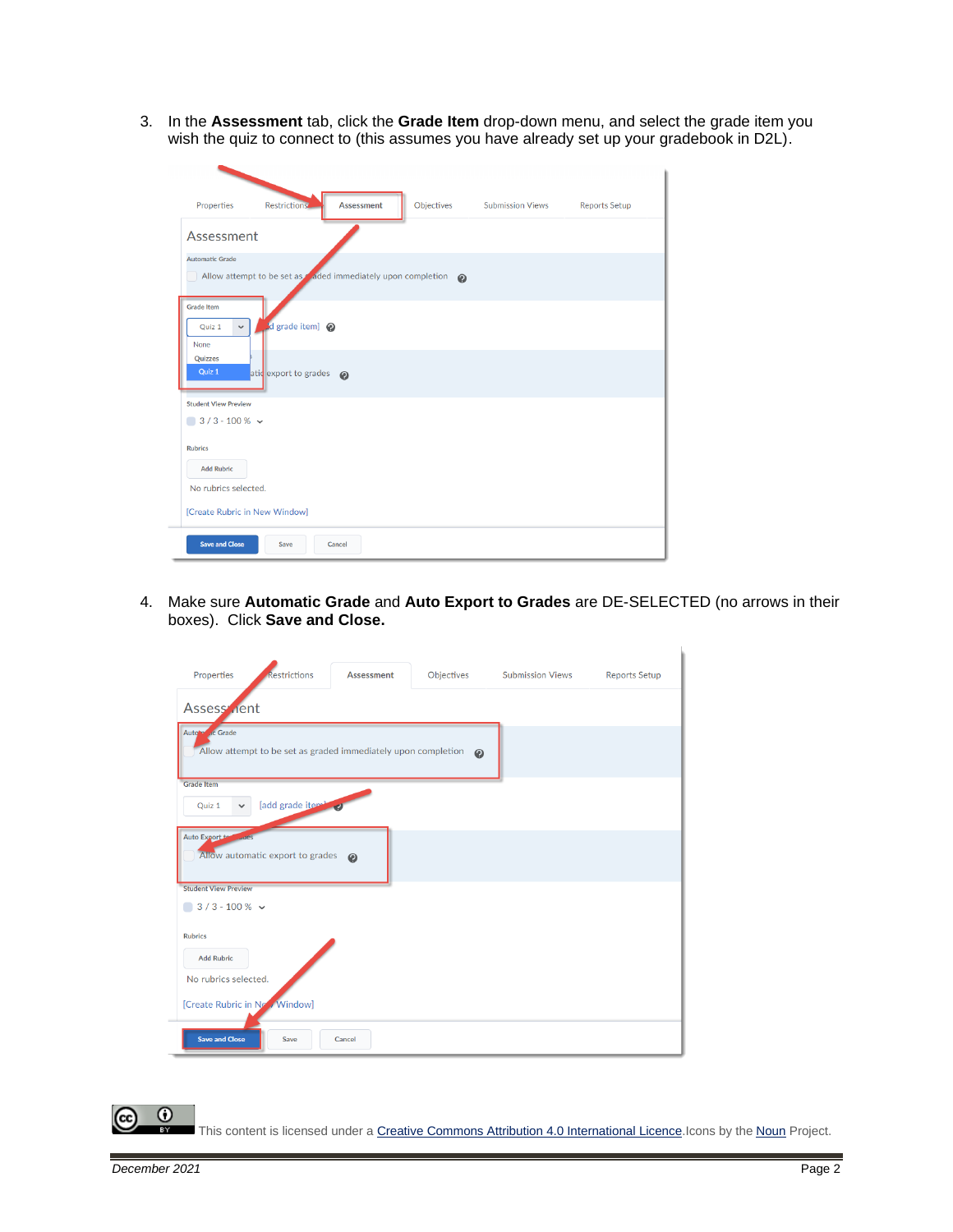5. When you are ready to publish quiz scores to the gradebook, click the arrow next to the title of the quiz you wish to grade, and select **Grade**.

|                                                               | Question Library<br>LockDown Browser<br><b>Manage Quizzes</b><br>Statistics        |                       | <sup>O</sup> Help     |
|---------------------------------------------------------------|------------------------------------------------------------------------------------|-----------------------|-----------------------|
| <b>New Quiz</b>                                               | More Actions $\vee$<br><b>Edit Categories</b>                                      |                       |                       |
|                                                               |                                                                                    | View: By Availability | $\checkmark$<br>Apply |
|                                                               | <b>Bulk Edit</b>                                                                   |                       |                       |
| $\Box$                                                        | <b>Current Quizzes</b>                                                             |                       | Published             |
| $\Box$                                                        | All About Quizzes-<br>Availability: always available                               | $\checkmark$          | 4/6                   |
|                                                               |                                                                                    | Edit                  |                       |
| $\Box$                                                        | Special Access test v (inactive)<br>Availability: always available                 | Preview               | ÷                     |
|                                                               |                                                                                    | <b>Delete</b>         |                       |
| $\bigcirc$                                                    | Week 1 Quiz- Requires Respondus LockDown Browser<br>Availability: always available | Grade                 | 3/3                   |
| $\begin{pmatrix} 1 & 1 \\ 1 & 1 \end{pmatrix}$                | Respondus with Password Test- Requires Respondus LockDo                            | Reports               | 0/2                   |
|                                                               | Availability: always available                                                     | Statistics            |                       |
| Quick Quiz #1 Night Class- Requires Respondus LockDown-Browse |                                                                                    |                       |                       |
| $\Box$                                                        | Availability: always available                                                     |                       | $\sim$                |

6. Select all the attempt boxes you wish to release grades for. Click **Publish Feedback**. Then in the pop-up **Confirmation** box, click **Yes**. When you go to your gradebook, you will see the quiz grades entered there for you.

| P <sub>o</sub> Publish Feedback<br>Reset<br><b>P</b> . Retract Feedback |                       |                          |                          |        |  |  |  |  |
|-------------------------------------------------------------------------|-----------------------|--------------------------|--------------------------|--------|--|--|--|--|
| ☑<br>First Name A. Last Name                                            | Completed             | Score                    | Grade                    | Status |  |  |  |  |
| Trining Student                                                         |                       |                          |                          |        |  |  |  |  |
| $\left[\right.$<br>attempt 1                                            | Jan 12, 2021 9:41 AM  | 3/7                      | 42.86 %                  |        |  |  |  |  |
| overall grade                                                           |                       | $\overline{\phantom{a}}$ | $\overline{\phantom{a}}$ |        |  |  |  |  |
| $\blacktriangledown$<br>Training02 Student                              |                       |                          |                          |        |  |  |  |  |
| $\boxed{\mathcal{C}}$<br>attempt 1                                      | Jan 12, 2021 9:51 AM  | 2/5                      | 40 %                     |        |  |  |  |  |
| overall grade                                                           |                       | $\overline{\phantom{a}}$ | $\overline{\phantom{a}}$ |        |  |  |  |  |
| ☑<br>Training03 Student                                                 |                       |                          |                          |        |  |  |  |  |
| $\Theta$<br>attempt 1                                                   | Jan 12, 2021 9:53 AM  | 2/5                      | 40 %                     |        |  |  |  |  |
| overall grade                                                           |                       | $\overline{\phantom{a}}$ | $\overline{\phantom{a}}$ |        |  |  |  |  |
| Trining04 Student                                                       |                       |                          |                          |        |  |  |  |  |
| $\curvearrowright$<br>attempt 1                                         | Jan 12, 2021 10:29 AM | 2/5                      | 40 %                     |        |  |  |  |  |
| باستعمالهم                                                              |                       |                          |                          |        |  |  |  |  |

This content is licensed under [a Creative Commons Attribution 4.0 International Licence.I](https://creativecommons.org/licenses/by/4.0/)cons by the [Noun](https://creativecommons.org/website-icons/) Project.

 $\odot$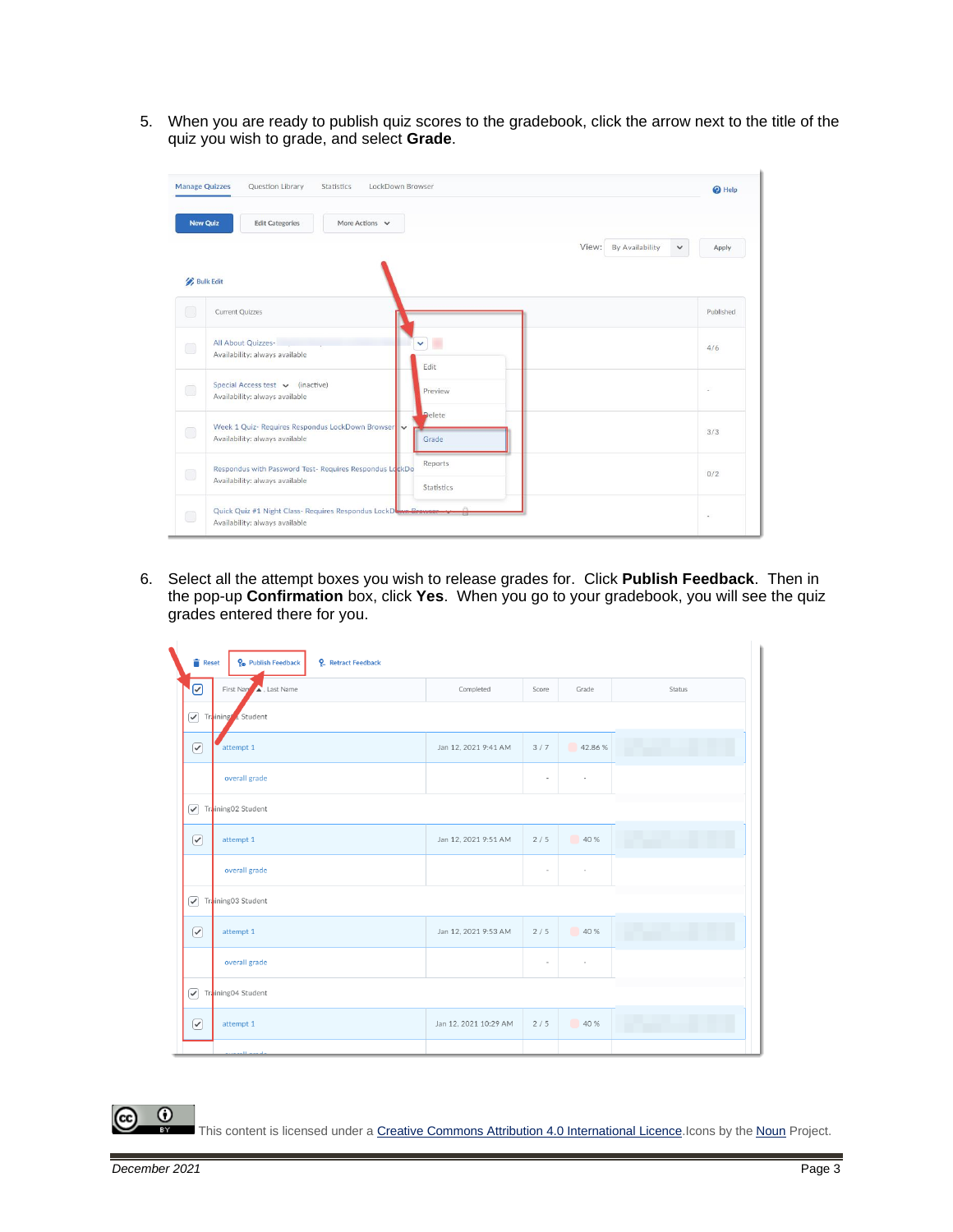Scenario 2: Linking Quiz to Grades + enabling Auto Export to BEFORE it's completed by all students.

- 1. Go to the **Quizzes** tool in your course.
- 2. Click the arrow next to the title of the quiz you want to print, and select **Edit**.

| CCAMOSUN Training Course 03<br>器 250 0<br>$\hat{\mathbf{n}}$                                | က္လ                   |  |  |  |  |  |  |  |
|---------------------------------------------------------------------------------------------|-----------------------|--|--|--|--|--|--|--|
| Training Course 03 Course Home My Tools v Edit Course                                       |                       |  |  |  |  |  |  |  |
| <b>Manage Quizzes</b><br>LockDown Browser<br>Question Library<br>Statistics<br>$\odot$ Help |                       |  |  |  |  |  |  |  |
| <b>New Quiz</b><br><b>Edit Categories</b><br>More Actions $\sim$                            |                       |  |  |  |  |  |  |  |
| View: By Availability                                                                       | Apply<br>$\checkmark$ |  |  |  |  |  |  |  |
| <b>Bulk Edit</b>                                                                            |                       |  |  |  |  |  |  |  |
| $\Box$<br><b>Current Quizzes</b>                                                            | Published             |  |  |  |  |  |  |  |
| All About Quizzes<br>$\bigcirc$<br>Availability: a ways<br>Eart                             |                       |  |  |  |  |  |  |  |
| Master Quiz<br>$\Box$<br>Preview<br>Availability: a ways                                    |                       |  |  |  |  |  |  |  |
| <b>Delete</b>                                                                               |                       |  |  |  |  |  |  |  |
| Grade                                                                                       |                       |  |  |  |  |  |  |  |
| Reports<br><b>Statistics</b>                                                                |                       |  |  |  |  |  |  |  |

3. In the **Assessment** tab, click the **Grade Item** drop-down menu, and select the grade item you wish the quiz to connect to (this assumes you have already set up your gradebook in D2L).

| Properties                                            | <b>Restrictions</b>                                                                 | <b>Assessment</b>     | Objectives | <b>Submission Views</b> | <b>Reports Setup</b> |
|-------------------------------------------------------|-------------------------------------------------------------------------------------|-----------------------|------------|-------------------------|----------------------|
| Assessment                                            |                                                                                     |                       |            |                         |                      |
| <b>Automatic Grade</b>                                | Allow attempt to be set as $\triangleleft$ aded immediately upon completion $\odot$ |                       |            |                         |                      |
| <b>Grade Item</b><br>Quiz 1<br>$\checkmark$<br>None   | d grade item] @                                                                     |                       |            |                         |                      |
| Quizzes<br>Quiz 1                                     | atid export to grades                                                               | $\boldsymbol{\Omega}$ |            |                         |                      |
| <b>Student View Preview</b><br>$3/3 - 100 \%$ $\sim$  |                                                                                     |                       |            |                         |                      |
| <b>Rubrics</b><br><b>Add Rubric</b>                   |                                                                                     |                       |            |                         |                      |
| No rubrics selected.<br>[Create Rubric in New Window] |                                                                                     |                       |            |                         |                      |
| <b>Save and Close</b>                                 | Save                                                                                | Cancel                |            |                         |                      |

This content is licensed under [a Creative Commons Attribution 4.0 International Licence.I](https://creativecommons.org/licenses/by/4.0/)cons by the [Noun](https://creativecommons.org/website-icons/) Project.

⋒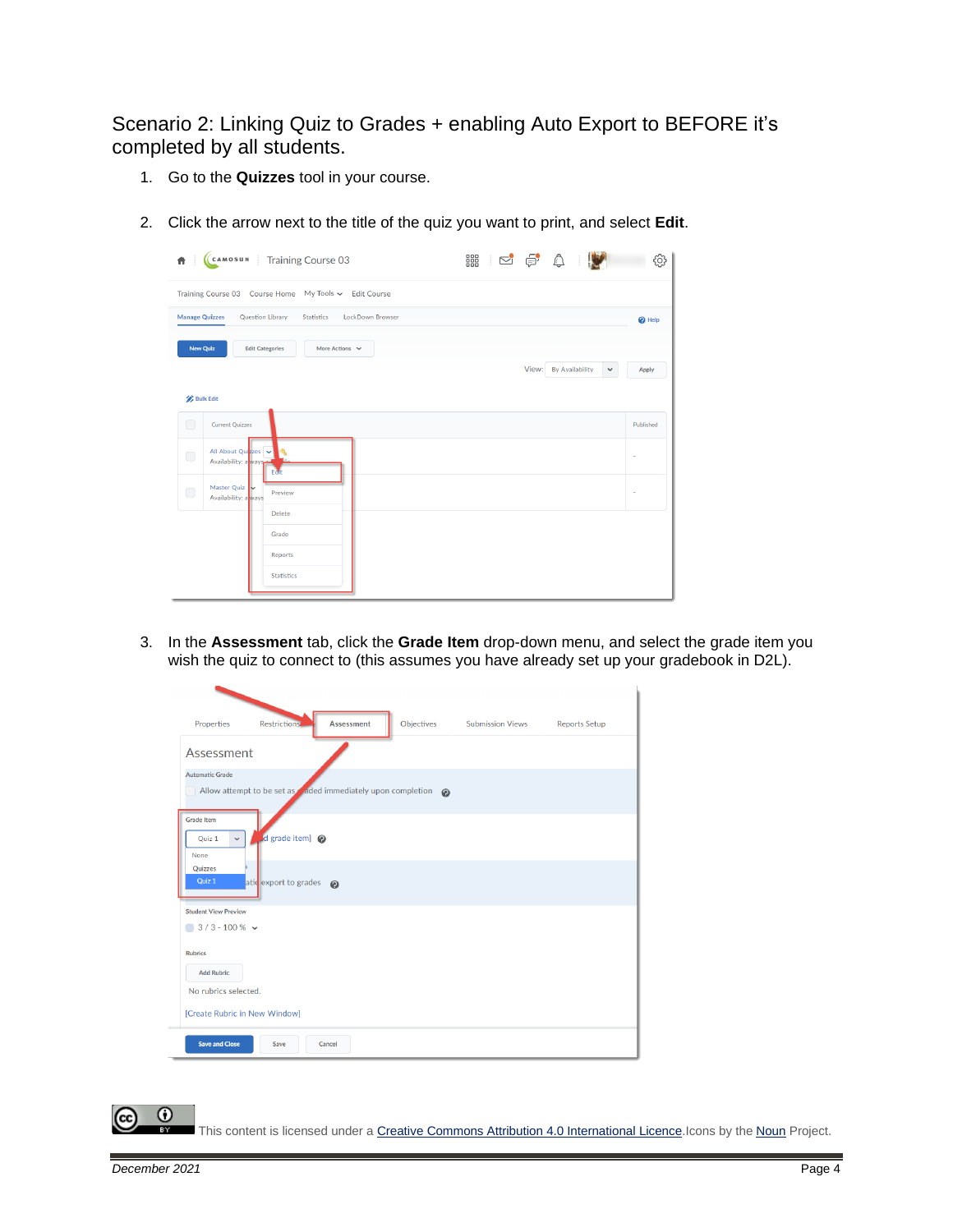4. Click the select box next for **Auto Export to Grades** (this will mean that grades will automatically be exported to the Gradebook for students who complete the quiz from this point forward). Click **Save and Close**.

| Properties                     | <b>Restrictions</b>              | <b>Assessment</b>                                             | Objectives | <b>Submission Views</b> | <b>Reports Setup</b> |
|--------------------------------|----------------------------------|---------------------------------------------------------------|------------|-------------------------|----------------------|
| Assessment                     |                                  |                                                               |            |                         |                      |
| <b>Automatic Grade</b>         |                                  |                                                               |            |                         |                      |
|                                |                                  | Allow attempt to be let as graded immediately upon completion | ◉          |                         |                      |
|                                |                                  |                                                               |            |                         |                      |
| <b>Grade Item</b>              |                                  |                                                               |            |                         |                      |
| Quiz 1                         | [add grade item] @               |                                                               |            |                         |                      |
| <b>Nort to Grades</b><br>Auto/ |                                  |                                                               |            |                         |                      |
|                                | Allow automatic export to grades | $\boldsymbol{\Theta}$                                         |            |                         |                      |
|                                |                                  |                                                               |            |                         |                      |
| <b>Student View Preview</b>    |                                  |                                                               |            |                         |                      |
| $3/3 - 100 \%$ $\sim$          |                                  |                                                               |            |                         |                      |
| <b>Rubrics</b>                 |                                  |                                                               |            |                         |                      |
|                                |                                  |                                                               |            |                         |                      |
| <b>Add Rubric</b>              |                                  |                                                               |            |                         |                      |
| No rubrics selected.           |                                  |                                                               |            |                         |                      |
| [Create Rubric in New Window]  |                                  |                                                               |            |                         |                      |
|                                |                                  |                                                               |            |                         |                      |
|                                |                                  |                                                               |            |                         |                      |
| $A$ <sup>Homntc</sup>          |                                  |                                                               |            |                         |                      |
| <b>Save and Close</b>          | Save                             | Cancel                                                        |            |                         |                      |

 $\overline{0}$ (cc This content is licensed under [a Creative Commons Attribution 4.0 International Licence.I](https://creativecommons.org/licenses/by/4.0/)cons by the [Noun](https://creativecommons.org/website-icons/) Project.